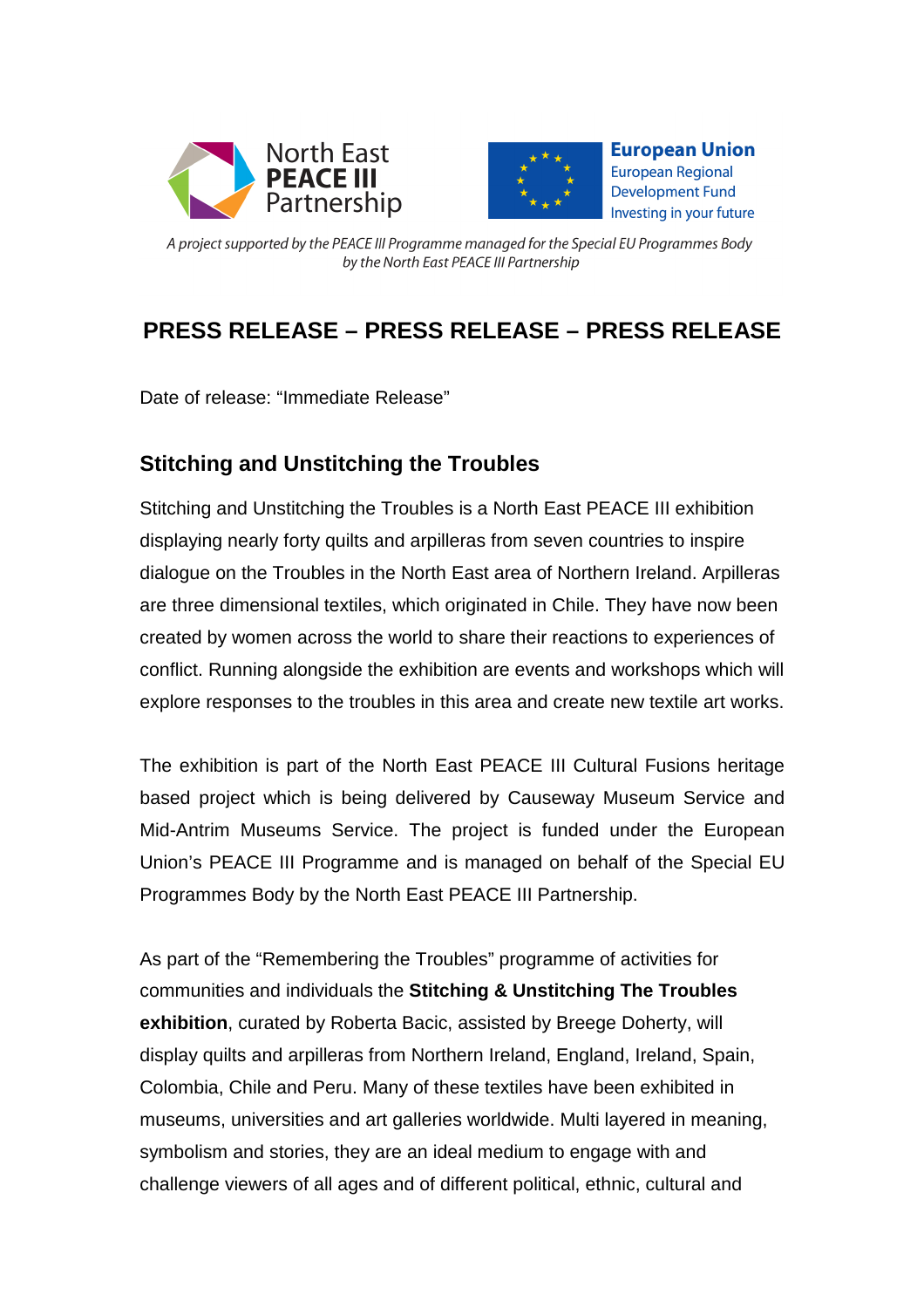religious backgrounds. The arpilleras and quilts included in this exhibition depict a variety of themes which find parallels in the local context: violence, death, denial, loss, survival, hunger strike, displacement, resistance, the role of the Church during conflict and war, disappearances and post conflict transitional justice.

It is hoped that the opportunity to consider the international experiences of conflict as shared through this extraordinary collection of textiles will inspire similar narratives of The Troubles being revealed across the North East. A programme of events and workshops will give community groups and individuals the chance to explore and share their stories and create new textile art which will be showcased in a second exhibition being held in The Braid in Ballymena next year.

Causeway Museum Service and Mid-Antrim Museums Service are delighted that Roberta Bacic and Breege Doherty have been able to work with them on this project, Roberta has curated exhibitions all over the world and will be on hand to give a guided tour of the exhibition between 11am and 4pm on the  $10<sup>th</sup>$  and 24<sup>th</sup> September from 6.30pm to 9.00pm. Visitors will have a chance to take part in a hands-on textile activity.

On the 15<sup>th</sup> September there will be an opportunity to meet with Irene MacWilliam, whose work includes 'Year Quilts' which have catalogued world events each year since 1986. On the same day community group leaders, teachers, quilters, sewing groups, peace & reconciliation organisations and anyone interested in textiles as an artistic expression are invited to take part in an Arpillera workshop exploring issues and fabrics with celebrated textile artist, Deborah Stockdale.

All events are free, but booking is essential and places may be limited. Free transport for groups can be arranged. Contact John Hamilton on 028 7034 7235 or e-mail john.hamilton@colerainebc.gov.uk.

## **ENDS**